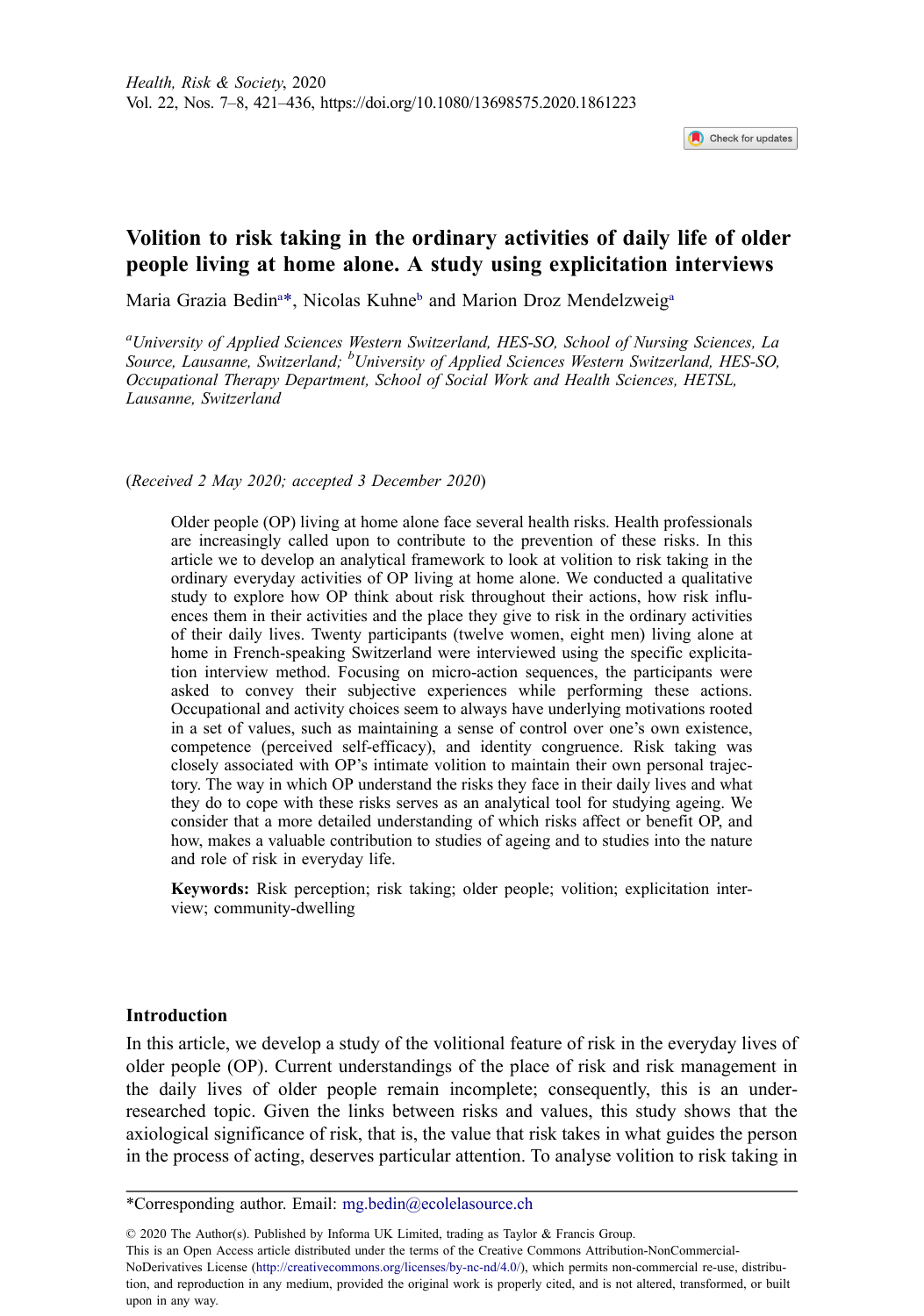the ordinary everyday activities of OP living at home alone, we developed a qualitative approach based on the explicitation interview (EI) method.

<span id="page-1-10"></span><span id="page-1-9"></span>Based on data from a qualitative study carried out with older people (OP) in the canton of Vaud (Switzerland) and using the explicitation interview (EI) method (Vermersch & Maurel, [1997](#page-15-0)), in this article we aim to show that risks are omnipresent in the everyday life of OP. In particular, it shows that risk taking gives rise to concrete behaviour driven by the individuals' volition. Volition is the process by which an individual translates motivation into a particular course of action (Zhu, [2004](#page-15-1)). In this article we propose to examine how the category of risk shapes perception in the context of growing old alone at home. We show that what drives OP to either act or to renounce acting can be informed by the concept of volition. The analysis we develop in this article shows that the ways in which OP balance actions of prevention, precaution, exposure to risk and risk-taking are closely linked to the ways in which the individual represents the coherence of his or her own personal identity. The actors' accounts offer detailed insight into the rationalities underpinning their choices and their pragmatic ways of facing risk in their daily lives and the fine judgements they make.

#### **Context**

<span id="page-1-8"></span><span id="page-1-4"></span>Similar to the residents of many of the wealthier countries in the global north, older people (OP) in Switzerland express a desire to stay at home as long as possible (Gaymu et al., [2008;](#page-14-0) Höpflinger et al., [2011;](#page-14-1) MacLeod & Stadnyk, [2015](#page-14-2)). Staying at home despite health problems and possible functional limitations is now a real possibility for many OP (Sugarhood et al., [2017](#page-15-2)). In this context, home safety and risk prevention are major issues in the management of daily life at home, both for the OP concerned and for their relatives, health professionals and policy-makers (Cott  $\&$ Tierney, [2013;](#page-13-0) Droz Mendelzweig et al., [2014](#page-14-3); Lang et al., [2007](#page-14-4)). To promote the wellbeing of ageing citizens – and to reduce future costs – actions such as the prevention of falls, dehydration, and the worsening of existing health conditions have become an important component of most healthcare policies and services (Büla et al., [2012\)](#page-13-1). This 'intrusion' of risk into the discourse of health professionals is sometimes called a *risk epidemic* (Heyman et al., [2010;](#page-14-5) Skolbekken, [1995\)](#page-15-3).

<span id="page-1-7"></span><span id="page-1-6"></span><span id="page-1-3"></span><span id="page-1-2"></span><span id="page-1-1"></span><span id="page-1-0"></span>Both prevention and risk are complex concepts that encompass various specific understandings. Grounded in a realist epistemology, the first perspective sees risks as objective phenomena existing in the natural world (Dennhardt & Rudman, [2012](#page-14-6)). In the domain of health, epidemiology refers to risks as objects that can be impartially and rationally assessed (Kermisch, [2010\)](#page-14-7). Models for risk assessments, which include models of measures of general and specific risk-taking are based on risk as essentialized situations (Alaszewski, [2006](#page-13-2); Bran & Vaidis, [2020](#page-13-3)). The second perspective, which is the underlying perspective in most health psychology literature, considers not only objective risks but also the subjective perception of objective risks. The third perspective, into which the present study fits, considers risk to be a social construction. In this view, risk stands as a social phenomenon conveyed by discourse and practices (Heyman et al., [2010](#page-14-5)). Following this perspective, risks can be observed as created, filtered and disseminated objects in the social world, which are subject to conflicting perspectives and power struggles to define reality.

<span id="page-1-5"></span>Most of the literature on risk considers risk to be a negative phenomenon, a threat, a potential loss, a danger, a hazard, an adversity, an uncertainty, a misfortune, and similar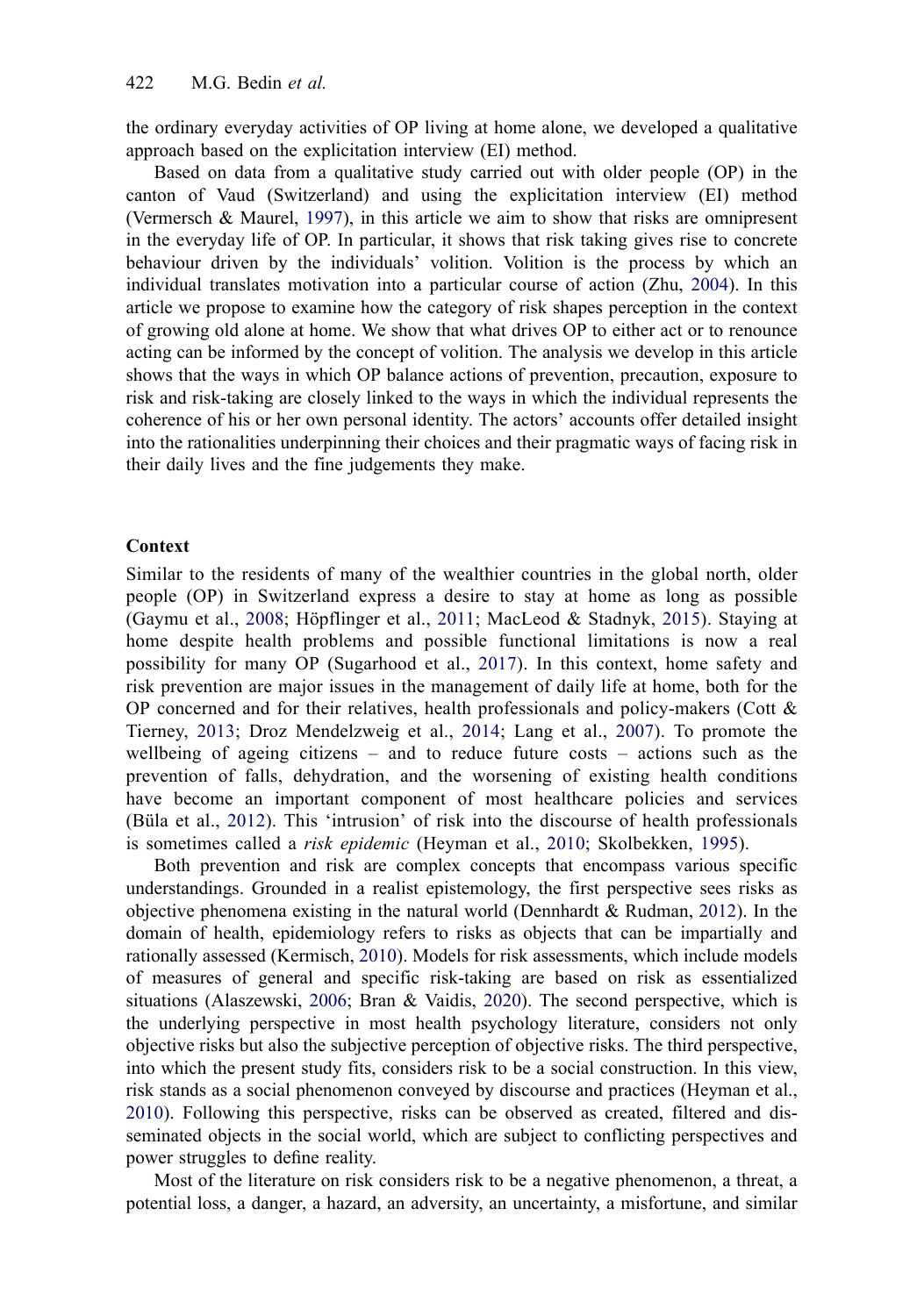<span id="page-2-5"></span>related terms (Heyman et al., [2010](#page-14-5)). Indeed, OP living alone face health and social risks (Kharicha et al., [2007\)](#page-14-8). However, considering OP as being 'at risk' can lead to the harmful social control of deviant behaviour and may convey stigmatisation accompanied by problematic effects such as psychological distress (Dennhardt & Rudman, [2012;](#page-14-6) Rook et al., [1990](#page-15-4)).

<span id="page-2-13"></span><span id="page-2-11"></span><span id="page-2-3"></span>In fact, the positive aspects of risks and the right to take risks are stressed by several authors (Felton et al., [2017;](#page-14-9) Heyman et al., [2012](#page-14-10); Lupton, [2013](#page-14-11); Marsh & Kelly, [2018](#page-14-12); Woodman et al., [2020\)](#page-15-5). A large part of the literature underlines the essential and unique place of risk in human life and the positive effects that risk taking and risky behaviour can have in one's life in terms of personal self-development and self-esteem. Thus, many studies show that risks – in the form of exposure to risk, risk-taking or the prevention of risk – play an important role in maintaining meaningful activities, routines and identity (Kaliniecka & Shawe-Taylor, [2008;](#page-14-13) Laliberte Rudman et al., [2010](#page-14-14); Peterson et al., [2010](#page-15-6); Piguet et al., [2017\)](#page-15-7). In their study on stroke survivors, Alaszewski and colleagues observed that voluntary risk-taking may be understood as an opportunity to re-establish stroke survivors' social standing (Alaszewski et al., [2006](#page-13-4)). To Clarke [\(2009](#page-13-5)), risk has a 'dual nature', both positive and negative.

<span id="page-2-10"></span><span id="page-2-7"></span><span id="page-2-4"></span><span id="page-2-0"></span>A sense of risk is at stake in many of the situations in which OP live. These situations are linked to the experiences of living with health problems as part of a constant struggle to maintain engagement in valued and necessary occupations while dealing with risk (Laliberte Rudman et al., [2010;](#page-14-14) Sugarhood et al., [2017](#page-15-2)). The placement of risk at the heart of the daily lives of older people living at home can be observed according to how a person takes into account several risks simultaneously in his or her course of action (concomitant risks), how he or she selects the most important risks to be taken into account in a specific situation and how he or she analyses the disadvantages and benefits of taking risks in action (Ballinger & Payne, [2002;](#page-13-6) Droz Mendelzweig et al., [2014](#page-14-3)). In the following section, we will analyse this question with the help of Schütz's theory of action and the volitional theory of overt action (McCann, [1998\)](#page-14-15).

#### <span id="page-2-9"></span><span id="page-2-1"></span>*The interplay between risk, motives, volition and action*

<span id="page-2-12"></span><span id="page-2-8"></span><span id="page-2-6"></span><span id="page-2-2"></span>Volition and its narratives arise from the interplay of a person and the environment (Barrett et al., [1999](#page-13-7); Helfrich et al., [1994\)](#page-14-16). Referring to DeCharms [\(1968](#page-13-8)), Kielhofner ([2007\)](#page-14-17) developed the concept of volition as the meaning that humans construct from their encounters with the world. Volition is an emerging property of these encounters and integrates a person's values, interests and personal causation (DeCharms, 1968). Volition guides one's overall activity and occupational choices (Kielhofner, [2007](#page-14-17), pp. 15, 48), which are actualised in roles that are provided for older people by their families and communities (Mallon, [2007\)](#page-14-18). These choices reflect who individuals think they are in the context in which they do things. For example, a person may choose to take the stairs rather than the elevator (to exercise, but at the risk of falling) or put their medication next to their watch (so they do not forget it in the morning). Some of these links with risks are explicit and can be reflected in verbal exchanges, such as regular interviews. For Schütz ([1967\)](#page-15-8), such explicit motives can be of two types, namely, 'in-order-to' motives, which are linked to a project situated in the future, or 'because' motives, which are linked to explanations retrospectively situated in the past. However, ordinary language blurs this distinction and allows the translation of 'in-order-to' motives into 'pseudo-because' motives, for example, the statement 'Because I want to prevent a heart attack, I take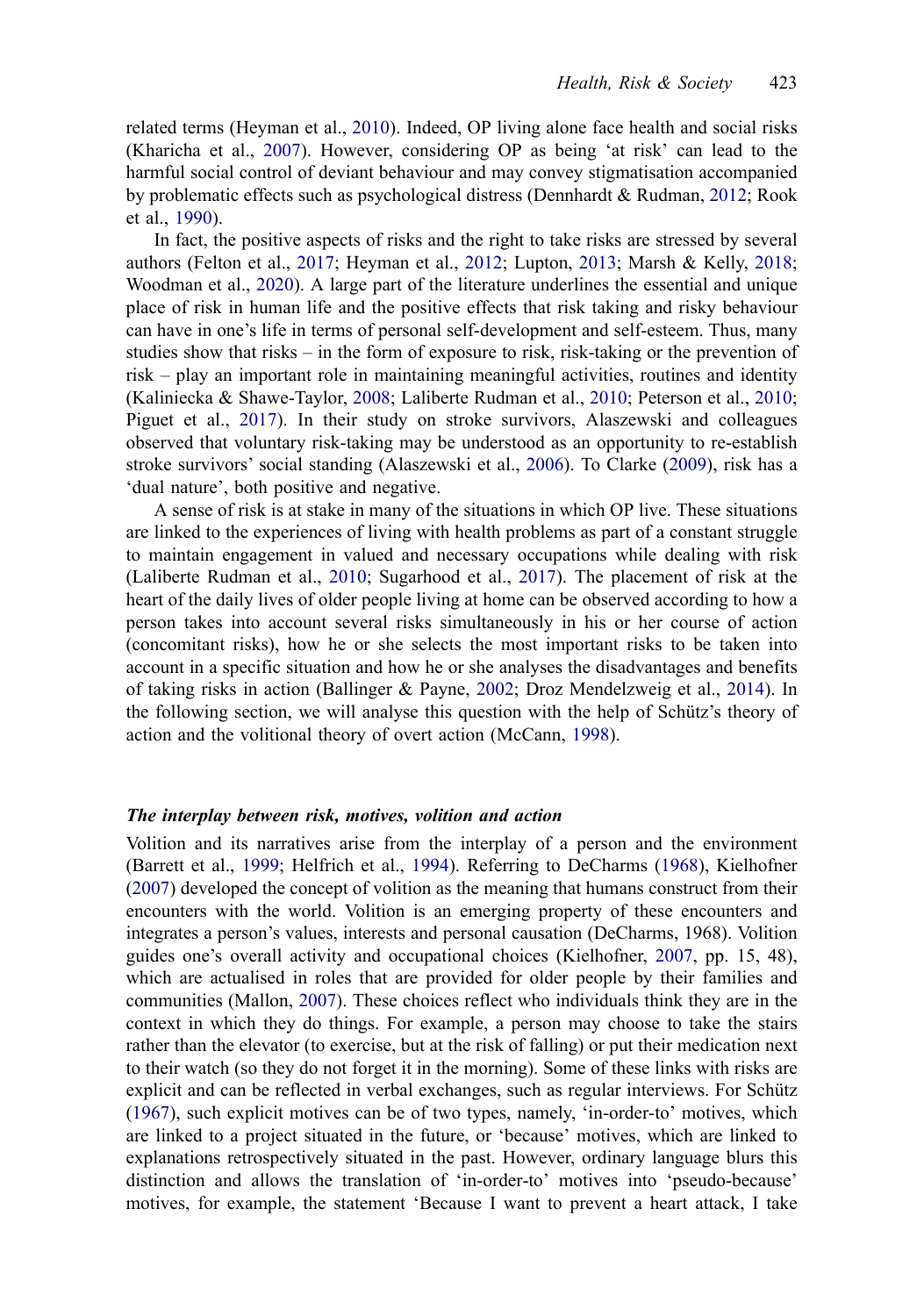<span id="page-3-1"></span>my pills every morning'. On the other hand, 'genuine because' motives are statements grounded on pre-existing situations. According to Schütz, the 'in-order-to' motive explains the act in terms of the project, while the 'genuine because' motive explains the project in terms of the actor's past experience. Therefore, Schütz's [\(1962](#page-15-9)) interactionist perspective introduced a useful potential for the understanding of acts of daily life, in others words, those that are carried out mechanically. By postulating that there is interchangeability between the actors' points of view on the actions performed and that there is a shared system of relevance between the actors, Schütz gave us tools with which to interpret private and singular experiences and to draw out their meaning within a common world.

To move in the direction of problematising the analysis of action according to the perspective developed by Schütz, it seems useful to us to complete our understanding of volition with McCann's volitional theory of overt action (1998). Indeed, in our opinion, the value added by McCann's theory for the analysis of OP's relationship to risk is related to the factor of agency that it introduces. McCann analysed the concept of volition from two aspects: that of the activity performed (the 'deeds') and that of the 'ongoing', which is understood as a sequence of events, not necessarily planned in advance, characterised by the performance of intentional actions. In his view, some motives are implicit amid dynamically changing incentives for action, while some motives are never completely transparent, either to others or to the person him or herself. We understand these two features as being constitutive of volition. They are the way in which individuals exercise their agency (McCann, 1998). These two perspectives of the analysis of action and volition will be mobilised in our examination below of what older people told us about what they were doing to handle risk in their daily lives. We will see that in some narratives, we find motivations for action that correspond to Schütz's 'inorder-to' category, while in others, the 'because' motive is more prominent.

## **Methodology**

The purpose of this qualitative study is to explore how people think about risk while acting action. We describe how risk does or does not influence them in activities. More specifically, we aim to identify the concomitant risks perceived by OP as having the potential to affect their quality of life. We describe the efforts undertaken and the marks of volition depicted by OP to control those concomitant risks. We explore the incentives underlying the volition governing choices in coping with the risks faced or perceived by OP, with the aim of developing answers to the following core research question:

What governs the choices made by persons aged 80 years or older who are living alone and benefiting from home help and health-care services as they try to manage the concomitant risks that may affect their activities of daily living and their quality of life?

<span id="page-3-0"></span>To highlight the reasons for the actions related to risk, we choose to focus on ordinary activities that present difficulties. To place the reasons for these actions within context, we developed an approach based on the explicitation interview (EI) method for collecting and analysing the study data (Vermersch  $\&$  Maurel, [1997](#page-15-0)). The EI is a method inspired by phenomenology, which consists of the description and microanalysis of action sequences. The method helps participants recall their past actions as closely as possible to the subjective experience they had during the recalled activity. This technique helps people to become aware of the implicit aspects of their actions (Faingold, [2004\)](#page-14-19). The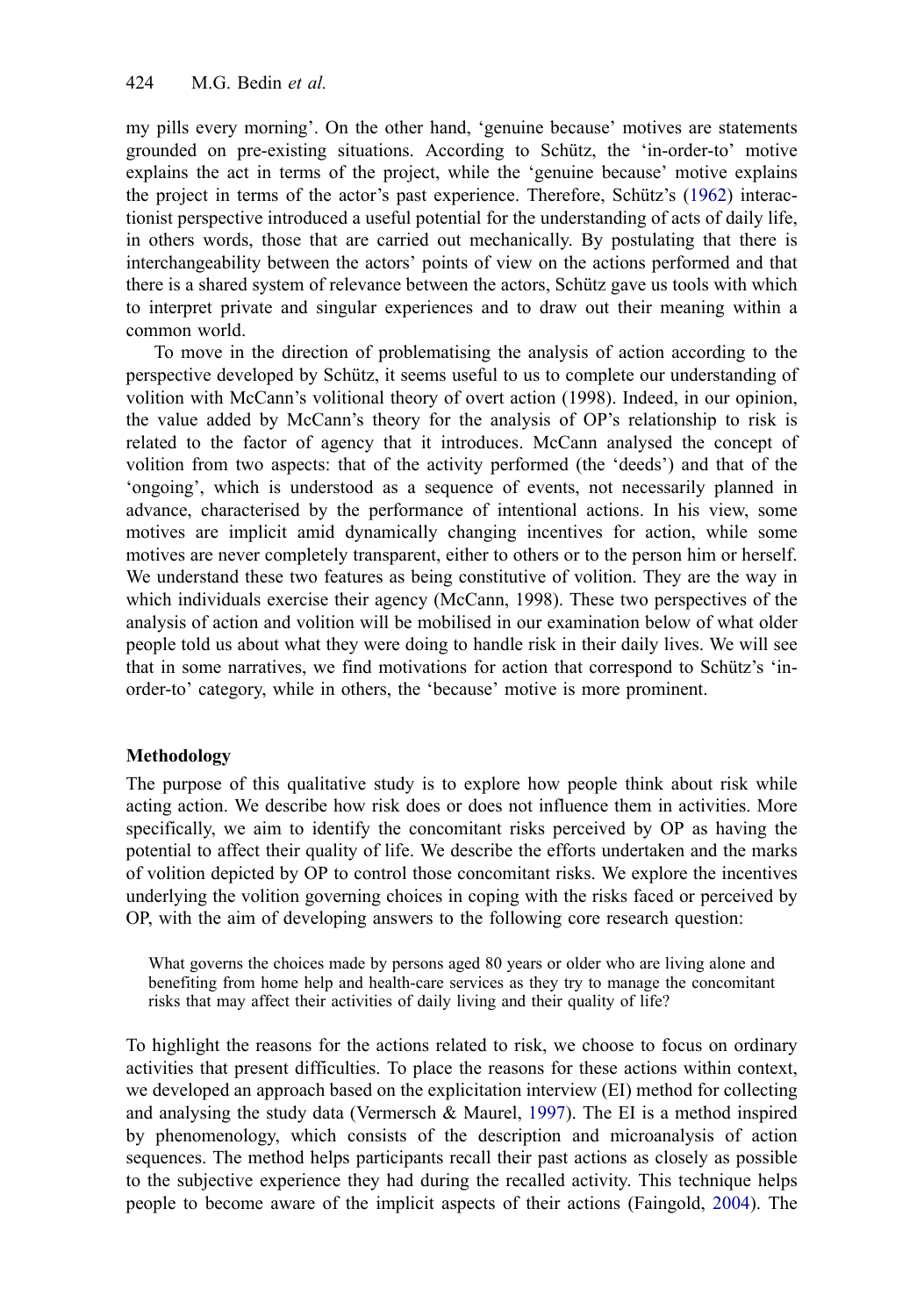<span id="page-4-1"></span>method requires that the interviewee's attention be focused on a specific activity. The interviewee is asked to describe the process of performing that activity by focusing on the sensations he or she experienced and the reflections he or she made during the action (Vermersch, [2012\)](#page-15-10). In this study, the participants were asked to choose an ordinary activity of daily living during which they take a risk.

## *Setting and participants*

The current study relies on a convenience sample. The participants consisted of clients from two home healthcare organisations located in the canton of Vaud, Switzerland. To promote variety in the socio-demographic characteristics of the participants and the activities analysed, one of the home healthcare organisations chosen is active in urban areas, while the other is active in rural areas. The inclusion criteria for the study participants were as follows: being 80 years or older, living alone in his or her own home, receiving home care services, having no cognitive problems, having the ability to communicate in French (we took care to avoid any selectin bias for minority populations), and having the mental capacity to make an informed decision about taking part in the study. The participants were selected on a voluntary basis. Home care professionals from both organisations identified participants who met these criteria and provided them with oral and written information on the objectives of the study and the conditions under which the research was to be conducted. Thirty-three people meeting the selection criteria were contacted. Eleven people did not follow up after initial contact or were hospitalised in the meantime. We conducted two interviews with two people to test the use of EI with OP. Twenty people were included in the final sample. Following a potential participant's agreement to enrol in the study, a researcher arranged an appointment to visit him or her at home.

The participants are on average 87.4 years old (SD: 4.3) and had generally lived alone for several years (average: 17.5 years, min: 3, max: 60). Twelve participants were women, and eight were men. The majority had a lower level of initial education (primary: 11, secondary: 7, university: 2). Most of the people we interviewed had moderate to severe disabilities affecting their daily lives (chronic pain, mobilisation difficulties, double lower limb amputation in two cases). All the participants used at least one auxiliary device to move (cane, walking frame, wheelchair). Eighteen out of the 20 participants had been hospitalised at least once in the six years preceding the study. [Table 1](#page-4-0) shows some additional data from the healthcare centre. With the expected exception of the level of education, the differences between the populations of the two recruitment centres were minimal. The hobbies or social activities that four of the participants mentioned were activities related to seniors' associations or participation in village events (lotto, card games). The other 16 participants reported not engaging in

|                                              | Rural centre | Urban centre |
|----------------------------------------------|--------------|--------------|
| Gender $(F/M)$                               | 6/4          | 6/4          |
| Children $(Y/N)$                             | 5/5          | 3/7          |
| Educational level (Primary/Secondary/Higher) | 9/0/1        | 5/3/2        |
| Age range                                    | $81 - 89$    | $82 - 93$    |
| Age (mean, ET)                               | 86.6(3.6)    | 88.5 (4.8)   |

<span id="page-4-0"></span>Table 1. Sociodemographic data.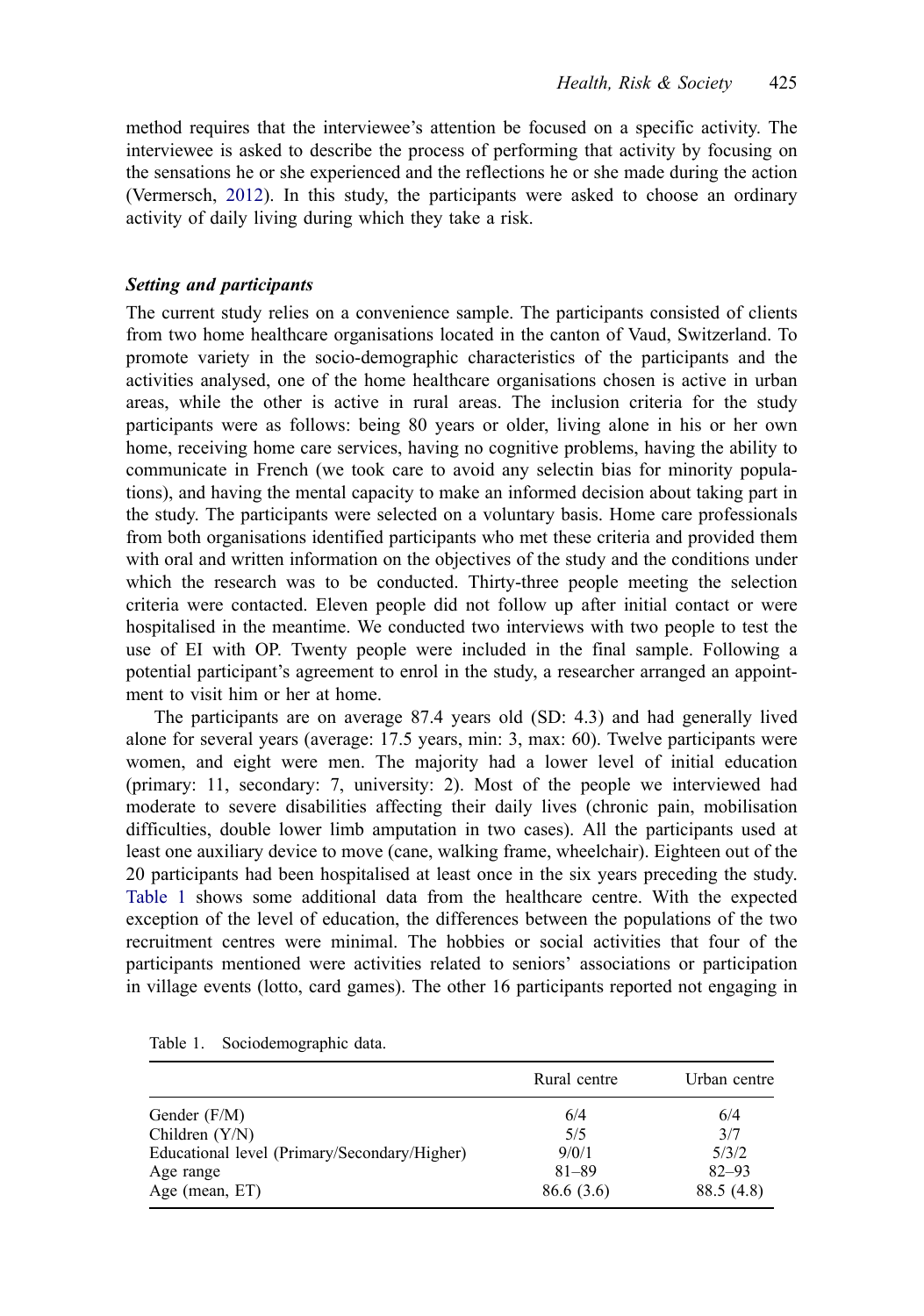social activities, although some of them mentioned solitary activities such as reading and watching TV. In addition to the visits of home care professionals, the relational circle of the interviewees consisted of family and neighbours; these significant contacts are met with a frequency ranging from weekly to once a month.

## *Data collection*

The explicitation interview (EI) was based on querying the participants' memory of an experience. Once the framework and modalities of the process had been explained and the socio-demographic data had been collected, the investigator invited each participant to explore a recent situation of his or her choice in which the person felt he or she had taken a risk. The prompt for the story was as follows:

'I propose, if you agree, to go back to a moment from recent days when you were particularly careful when you encountered a risk—a specific moment.'

Or, as we stated it in French: 'Je vous propose, si vous en êtes d'accord, de laisser revenir un moment, récemment, où vous avez rencontrez un risque – un moment spécifique.'

Then, the participant was invited to relive the action and describe what he or she was doing. In general, such refocused questions aim to explore what a person takes into account in an action and what that action is intended to do.

Refocused questions particular to EIs are asked to maintain the state of evocation/ recollection, to focus the participants' attention and to unravel the thread of actions. These questions make it possible to discover not only the circumstances of the action but also the beliefs, values and meanings that the person attributes to a behaviour, in particular those that he or she identifies as being linked to risk. While considering goal-oriented subjectivity, defined as 'finalising mental acts' (Vermersch, [2018\)](#page-15-11), in an EI, researchers aimed to distinguish between contextual, declarative, procedural, intentional (including volitional) and axiological elements.

<span id="page-5-0"></span>The data were collected between 2014 and 2015. The interviews, recorded on audio tape, lasted between one and a half and two hours. They took place at the interviewees' homes. Many people expressed their surprise at our interest in the insignificant aspects of their daily lives. All the participants indicated that they enjoyed the interview.

## *Ethical issues*

In keeping with ethical considerations, all of the interviewees signed a written informed consent form, which included guarantees of anonymity and confidentiality, the assurance that participants could freely withdraw from the study at any time without any penalty and that the material would be destroyed at the end of the research. This study was not subject to the requirement of its funders to ensure access to qualitative data. Ethical approval was granted by the Ethics Commission for Research on Human Subjects of the Canton of Vaud (438/13).

## *Data analysis*

The audio recordings were transcribed by the interviewer. Vermersch ([2012\)](#page-15-10) stressed the importance of the interviewer performing the transcription him or herself, as this task is useful for capturing the data more accurately and meaningfully. This work also helps the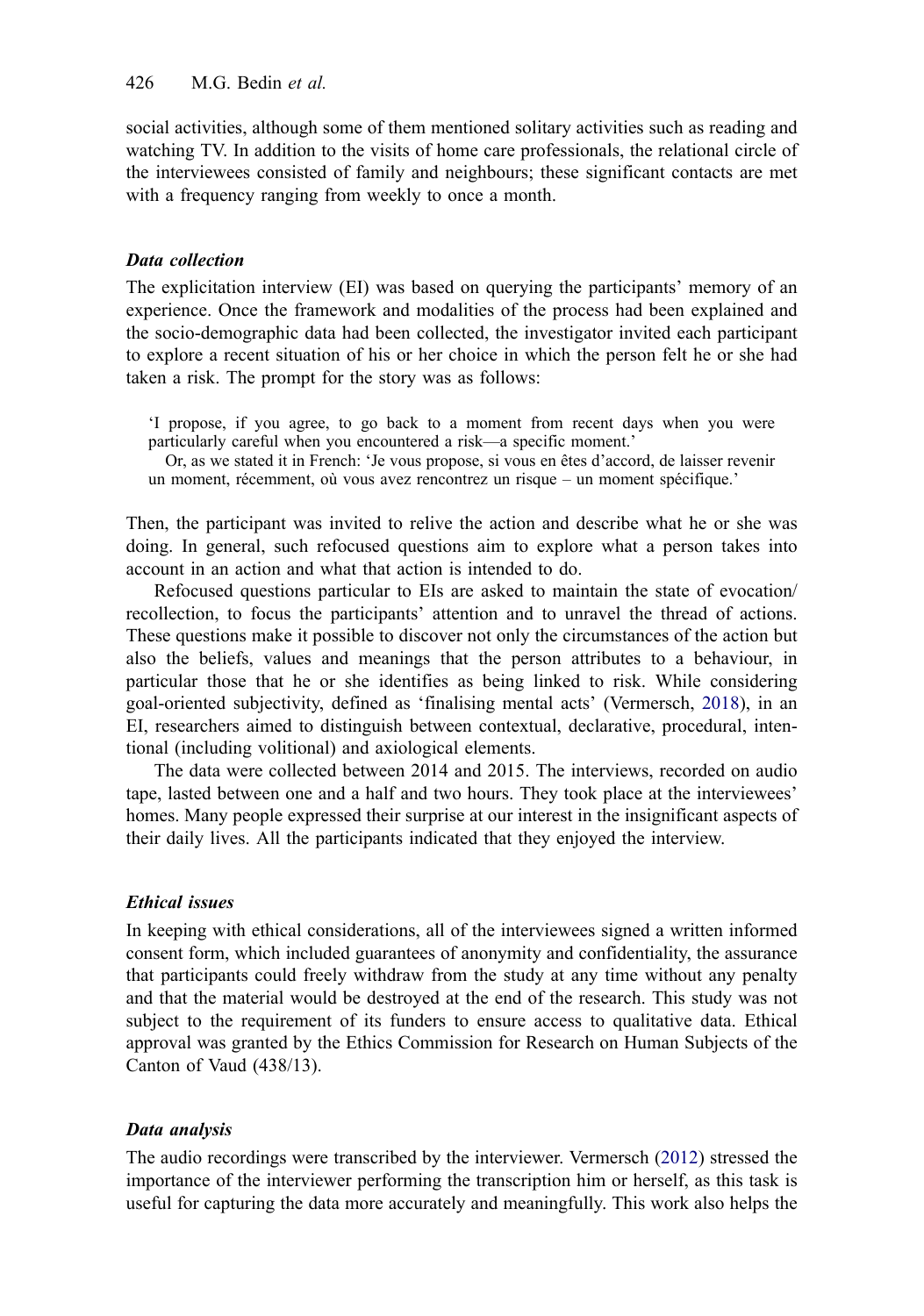researcher to determine what information is truly related to how people think about risk through action and how risk engages them in activities and to identify some unexpected insights.

Following Vermersch's [\(2012\)](#page-15-10) recommendations for the analysis of EIs, the data analysis took place in two stages. The first stage involved an analysis of each of the 20 interview transcripts (Vermersch, [2018\)](#page-15-11). In line with the research question and our research objectives, the research team formulated four coding categories that were validated by external experts: 1) the emergence of risk, 2) what prompted the OP to do what they did, 3) what the OP actually did to avoid the problem happening/becoming worse/happening again, and 4) what the OP said and how they said it to themselves regarding the relevance of their choice in the course of the action.

Each interview's verbatim transcript was thus progressively divided into units of meaning. In the second stage of the analysis, the split statements from the first stage were used to identify recurring ideas and similar elements and to group units of meaning into broader categories. In accordance with an inductive qualitative approach, these emerging categories illustrate the place of risk in the motivation for action. Throughout the process, individual moments, which the researchers analysed separately, were followed by a systematic comparison that cross-checked the analyses. To strengthen the data reliability, the analytical categories and data interpretation were discussed and adjusted with external experts, researchers ( $n = 3$ ) and clinicians ( $n = 3$ ). Each step of the analysis was documented in detail. The external expert researchers advised us on the methodological approach, such as the choice of analysis categories and their coding. The clinicians verified the relevance of our results and their implications and perspectives in the professional practices of home care.

#### **Findings**

## *Situations chosen by participants and identified risks*

The situations chosen by the interview participants are generally very ordinary situations in their daily life, such as routines that the participants linked to risk  $(17/20)$  including getting up in the morning, making/unmaking the bed, preparing breakfast, making payments, doing laundry, preparing meals, shopping, going to the doctor's office, washing windows, baking cookies, walking home from a restaurant, picking up mail at the mailbox, making coffee, and going to sleep. Some of the situations mentioned were not related to the presence of a potential risk but to the realisation of an apprehended risk: the person fell ( $N = 4$ ) or became uncomfortable ( $N = 1$ ). In the case of both actual and potential risks, the risks were explored and related to the reasons for taking that particular risk in the situation.

## *The motives for the action/what guides a person in the course of an action*

Based on the detailed step-by-step explanation of the activities chosen by the participants, most of which are routine, risk emerged as an omnipresent dimension. Risks were expressed in a dialectical dynamic between risk taking (people play with the risks they were aware of) and/or risk avoidance (people implemented strategies to continue doing what they valued, taking into account the related risks). In any case, such risk seemed to stimulate older people to maintain their power to act in their daily lives. They described being actively engaged in the action, varying in the resources needed, and they actively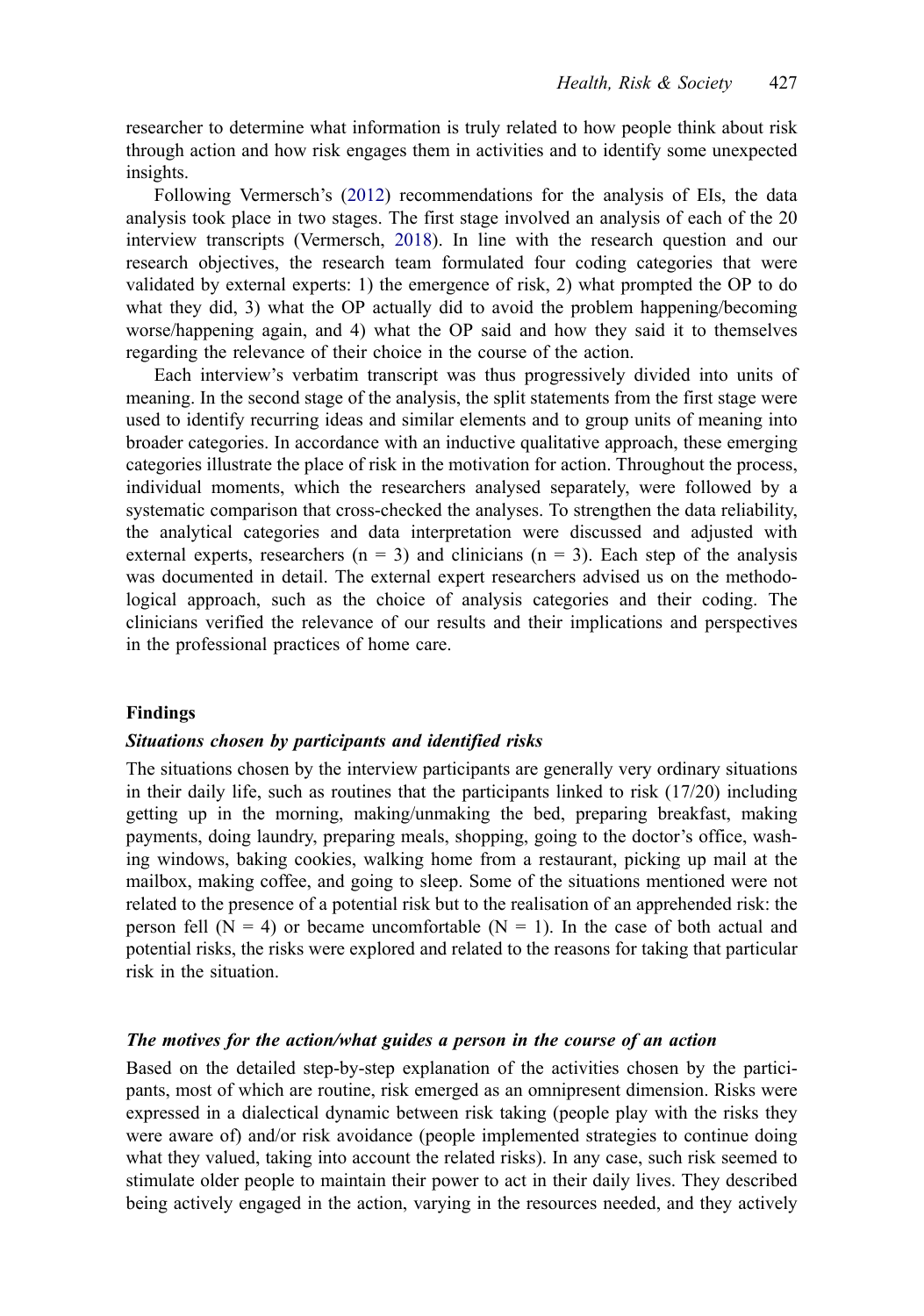sought ways to remain in control of their own daily existence and to continue to recognise themselves in the continuity of their own identity. The volition to remain active in their lives was clearly stated.

Below we present illustrations of the place of risk in the motivation for action by emphasising the margin of freedom in the routine activities that the person was engaged in.

## *Deciding to take a risk – and deciding when to give up*

The situation explained by Mrs. S., a cultured woman who loved to read but suffered from limited vision, related to the activity of remaking her bed in the morning. For her, this process was an effort during which she became tired and 'risks losing her ability to balance'. She could remake her bed more simply, yet she did not give up on adding the bedspread, as long as she felt she had the strength to do so. The prettiness of the addition of the bedspread outweighed the risk of falling because it allowed her to continue to direct her actions according to her values and aesthetic desires. The room for manoeuvring lay in the choice to be made: to continue or to give up.

'So, it's the bedspread, putting on the bedspread that is difficult for me . . . I might not do it, I could just leave it unmade like that, but I think it's prettier if there's a bedspread.  $(\ldots)$  I can do it, put on this blanket; yes or no, it depends on me.  $(\ldots)$  if I find it too difficult for me, I will no longer put it on'. (Mrs. S.)

From her description, Mrs. S. was postponing the moment when she will judge that the action 'is beyond her strength', distinguishing in passing between her current, difficult situation, and another, later situation, that could be even more problematic. She did not formally intend to take a risk, but she freely consented to it: the risk of falling or getting tired was not one of her first worries. In contrast, what she was concerned about was deciding by herself to give up on trying.

#### *Try something risky as long as you can and before it is too late*

For some people, as was the case with Mrs. B., going outdoors was an opportunity to measure their abilities. Mrs. B. was 98 years old, and she had mobility and hearing problems. In the situation she chose to describe, risk was not an element that modulates the action; rather, it was the object of the action itself. She put herself explicitly in a risky situation to consciously test herself. Instead of taking the safest route during one of the trips she usually made outside her home, she sometimes chose to take a shortcut through a meadow.

'I always risk falling. I still have to be careful. There are always risks for a 98-year-old person (. . .) when I come back [from the nursing home where she takes her meals] I can take a shortcut; instead of staying on the path, I can go down through the meadow. I think to myself, "Here ... you still want to try this one more time again?" So, I ask myself the question "Are you taking the road or are you trying once again to get down there?" And then I think to myself, "Oh, it's dry, I'm going to try again one more time to go down the shortcut'. (Mrs. B.).

Mrs. B. knew that this shortcut was more difficult and that she might have fallen. Regardless of her caution, risk, both explicit and conscious, was intrinsic to this action. She played with risk and uncertainty ('you try'), mobilising her skills, and showed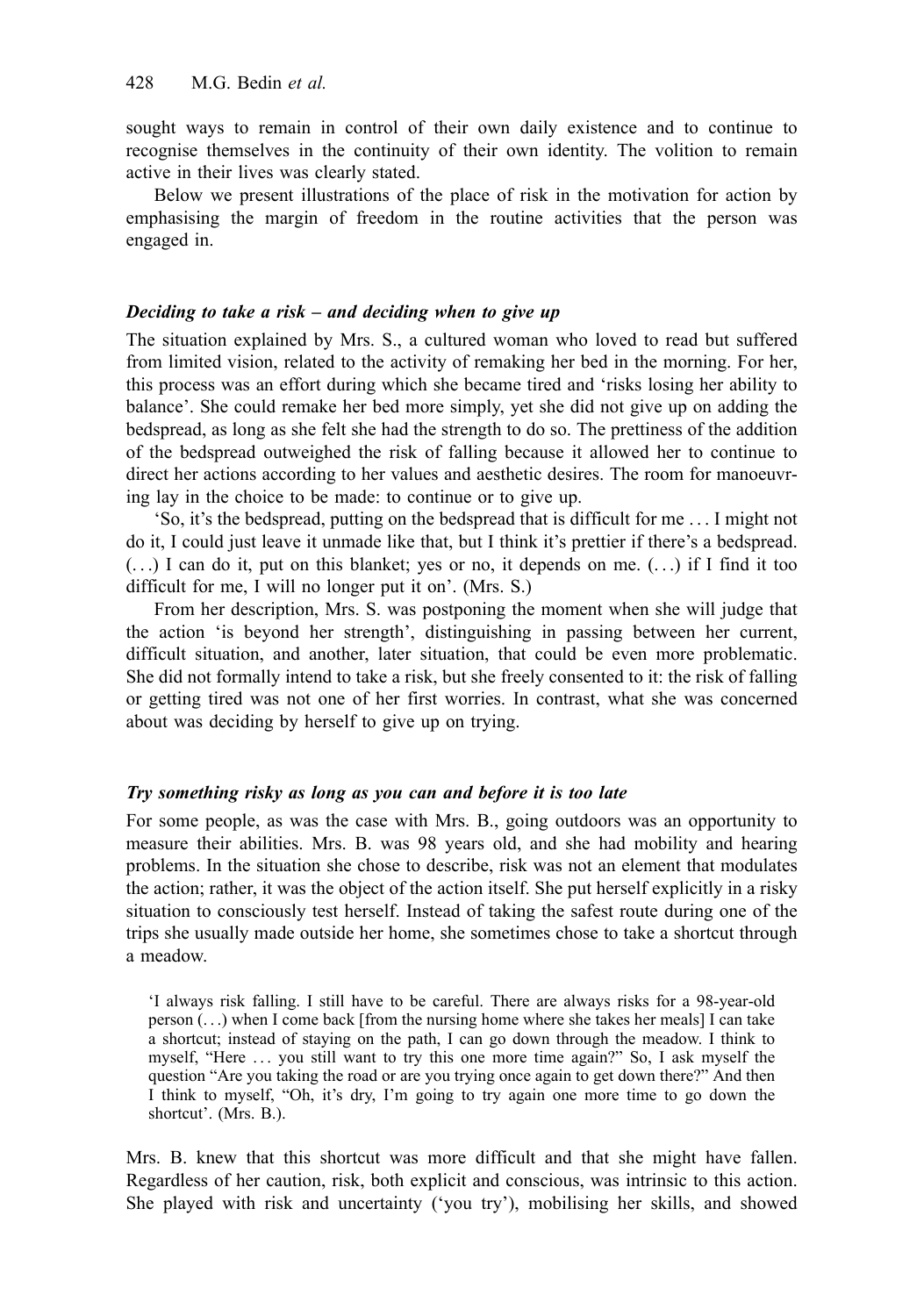herself that she was still capable ('once again'). Similar to Mrs. S., this experience allowed Mrs. B. to distinguish her present situation from a future situation in which this choice would no longer be possible.

### *Constantly concentrate and control everything you do – otherwise you are done for*

In contrast to these two cases, Mrs. L. chose to describe a situation that suggested that risk avoidance was a constant concern and was strenuous for her. She was 86 years old, she had no family, and she had severe motor difficulties that required daily help. What was usually done automatically required a considerable effort of concentration on her part to control each of her actions. Each movement required constant vigilance to avoid falling. She organised her environment to suit this situation and changed her ways of acting, in particular by fragmenting her activities and sequencing their components.

'Then, everything is calculated, I tell you. It's almost a (piece of) clockwork! I sometimes say my life is a bit like theatre. There's scene one, there's act one, all this is happening. But it's a matter of concentration (. . .) My life is made up of an awareness of what I have to do'. (Mrs. L.)

The detailed orchestration of her activities, actions and gestures was described as leaving no place for chance or variants that could lead to an accident. She constantly strived to bring risks under control by organising her activities. The risk was that a hazard or a disturbance, however small, could have disrupted her life and force her to leave her home. Her story was closed, built on risk avoidance. Schemas of this type weare also present in other participants' narratives and were sometimes limited to particular activities, such as picking up the mail, according to Mrs. D.

'I put my cane on top of the mailbox so that it can stay there while I open the mailbox; it is better if it does not fall because if so, you have to bend down to pick it up . . . ! As I climb the stairs to get into my apartment, I take my cane with my left hand to be free with my right hand to hold the handrail'. (Mrs. D.)

From this quote, we interpret the place that tiny details take in constructing the realm of risk.

#### *Do it to be who you are, through another's eyes*

Very often, the most important aspect of the activities for the participants was to continue to recognise themselves and to remain involved in their social environments as autonomous, competent and independent individuals. This recognition of the present self took place in a dynamic of continuity with the past. Some people seemed to give priority to activities that correspond to their identity, even if they were taking risks to carry out these activities. Mrs. O., who was visually impaired, diabetic and allergic to flour, could not resist the temptation to display her expertise as a superior pastry chef.

'I make cookies. The most I have done is 34 kinds (. . .) I can't stand flour or the steam from the oven in my eyes either . . . he told me [the doctor], "You have to stop" or "Well, you're the one who punishes yourself!" Because for his birthday, or when he comes once a month, well, every time, there are cookies! It makes me happy . . . the doctor told me, "I'd even go to the moon to get these cookies"'. (Mrs. O)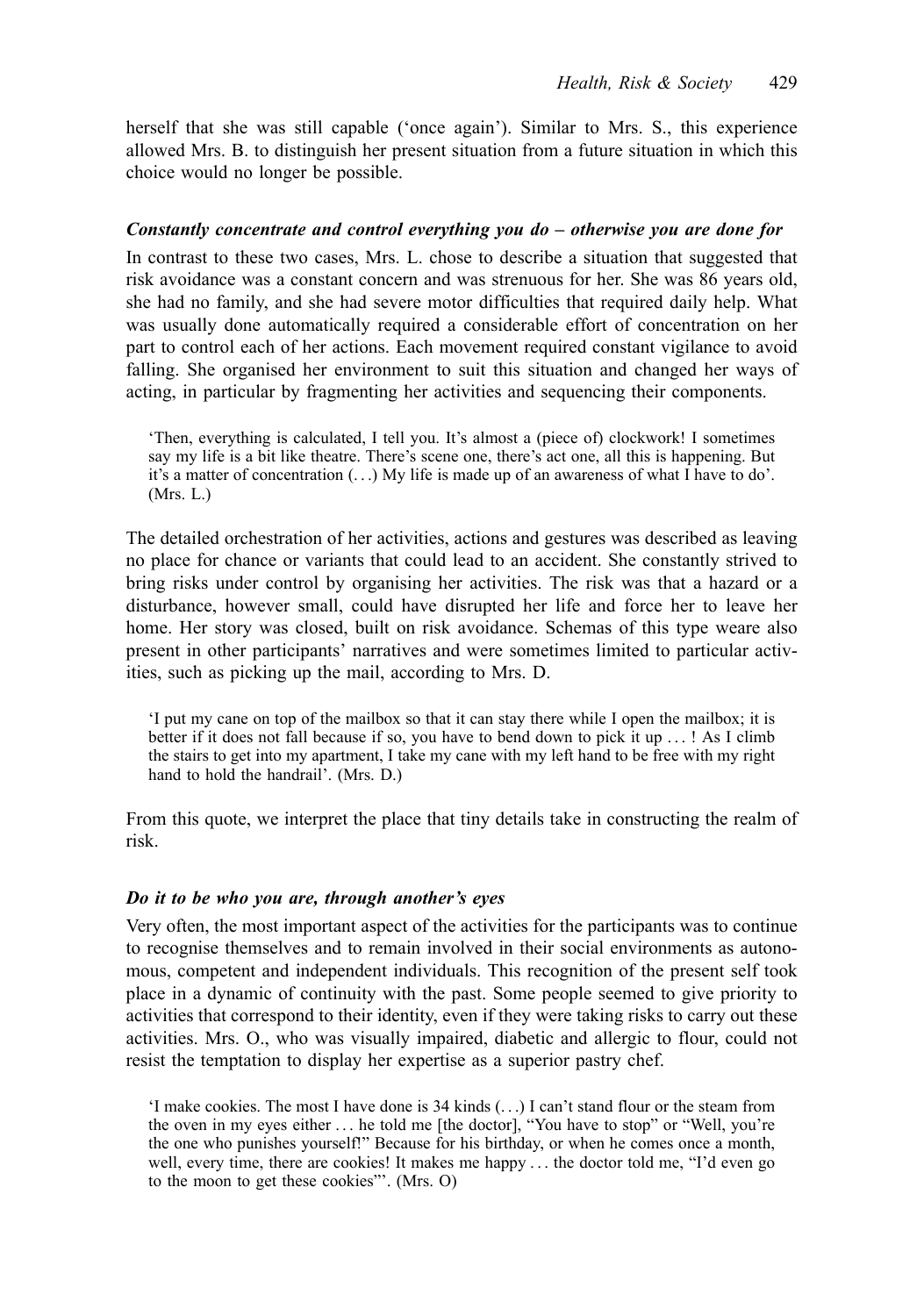Through her account, Mrs. O. suggested a balance: the cost of her exposure to risk was offset by the benefits this risk-taking brought to her in terms of the recognition of her identity and effectiveness by others.

## *Do it to correspond to social norms and avoid stigmatisation*

Because of pain and fatigue, Mr. H., who lived in the countryside, chose to renounce going to his orchard. He did not make many visits. It was not to his expertise or character that Mr. H. assigned the most value. Rather, he valued continuing to meet social standards of cleanliness. He did things to avoid the risk of being 'dirty', which is a state that he associated with alcohol dependence and decay. He obliged himself to maintain cleanliness and order at the risk of seeing his fatigue and pain reach an unbearable level.

'Ah, because it's been waiting a long time [laundry], I knew it was necessary. Nobody told me, but I know that very well . . . I have a good friend, and people have told me "We visit him from time to time, but he is dirty! He has a shirt that sits up by itself. We go at 9:00 in the morning and find him sitting at his table with a glass and a bottle" oh no, I wouldn't want people to say that about me. I'd be upset, I'd get hurt, I think!' (Mr. H.)

Here, we interpret Mr. H as showing us how he internalised these social norms. By way of contrast, he told the story of a friend who has not made the same effort to respect these standards, who represented the *spectre* from which one must turn away. Doing laundry therefore became a way to prevent this risk of identity, even if it came with the risk of falling and increasing his pain.

## **Discussion**

This study aims to explore how OP think about risks throughout their actions and how they manage the concomitant risks that may affect their activities of daily living and their quality of life. The OPs in our study described undertaking activities and taskrelated choices which, even if they were hazardous, seemed to always have underlying motivations rooted in a set of values, such as self-determination (maintaining a sense of control over one's own existence), competence (personal causation, ithat is, a sense of personal capacity and self-efficacy), and identity congruence ('who I am' in my particular life story) (Dale et al., [2012;](#page-13-9) Ekelund et al., [2014;](#page-14-20) Piguet et al., [2017](#page-15-7); Ryan & Deci, [2000](#page-15-12)). Our analysis leads us to suggest that if one wishes to remain consistent with one's values, one cannot avoid taking risks – or accepting that one is at risk.

<span id="page-9-1"></span><span id="page-9-0"></span>The insights brought forth by phenomenological sociology are useful to us regarding the accessing of the meaning of the subject's lived experience with risk. Thus, the phenomenological position of Mrs. B., with the risk involved in her decision to take the shortcut, becomes meaningful in light of Schütz's 'because' motive of action. The meaning context in Mrs. B.'s narrative illustrates the intention to preserve her autonomy, in accordance with her biographical continuity and with her values. The action she undertook in pursuing this purpose was barely pondered at the time, but was explained and justified in retrospect.

In the same vein, we find Mr. H.'s account of his desire to prevent himself from being perceived as a 'dirty' person. Preventing this risk appeared to be his motivation for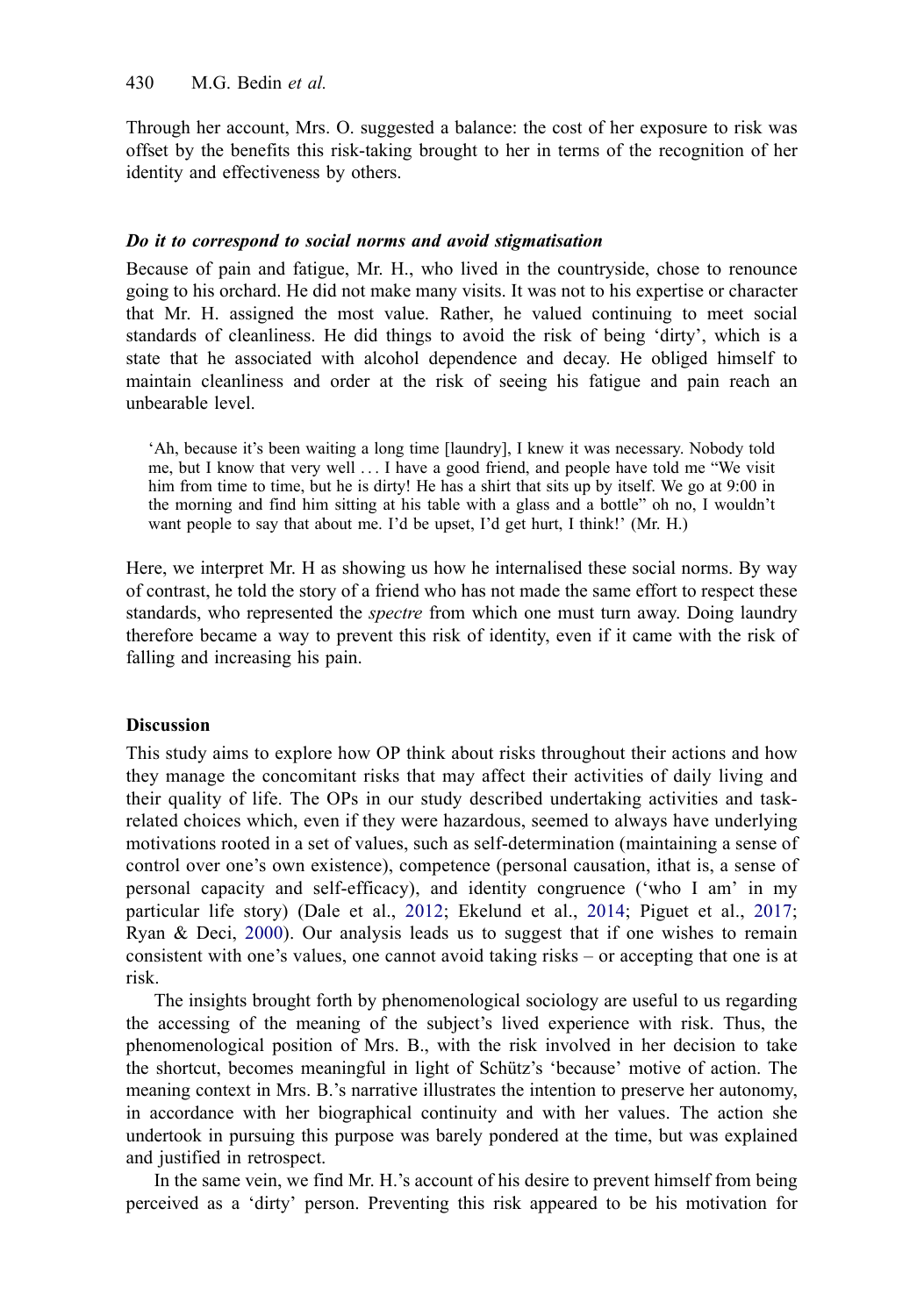action, in this case by taking his laundry down to the basement at the cost of foreseeable back pain and his fear of falling.

Other narratives (Mrs. L. and Mrs. D) fit into the 'in-order-to' category developed by Schütz. The sequence of actions described in these narratives are deliberately oriented towards a goal that precedes and motivates them. They are thoughtful, calculated and experienced actions. As in the previous cases, these are also actions that aim to fulfil the project of preserving one's autonomy and independence. These kinds of risk taking are common to many human activities and are usually labelled 'risk-taking behaviour'. This behaviour has been well documented in occupations<sup>[1](#page-13-10)</sup> such as sports, business or driving (Ashton et al., [2014;](#page-13-11) Chen et al., [2019](#page-13-12)), especially in regard to young people.

<span id="page-10-0"></span>In Alaszewski and colleagues' study on risk management among stroke survivors (Alaszewski, [2006\)](#page-13-2), the authors reported on task-related choices made by the actors, driven by self-attributed goals as aspirations, challenges, or interests, even though some goals may contain a risk of harm. This kind of risk-taking narrative is seldom studied in older people but is nevertheless present. We observe it in the narratives both as 'in-orderto' motives and as 'because' motives, sometimes even simultaneously, for example, people did things simultaneously because of their character traits and in order to actualise their identity according to their valued traits. While Mr. H. allowed us to observe the principle of the interchangeability of points of view between the actors, as theorised by Schütz ([1962\)](#page-15-9), by explaining his actions as his will to avoid losing control over his own existence and to maintain his sense of identity and of continuity.

We notice therefore that risk triggers interplays between action and volition, mixing values in line with the scope of action in OP's everyday lives. The narratives collected show us a dialectical movement at work in the actions taken in at-risk situations, which prompted the OP to simultaneously undertake something and refrain from doing it; to perform an action with the aim of fulfiling a project, whether it was present in their mind before the action, or whether it was explained retrospectively. This observation raises a problematisation in regard to the understanding of OP's relationship to risk. It blurs the opposition between 'being at risk' – as if risk is a threat independent from the subject's will – and 'taking risks' – as if risk is an active choice between different alternatives of risk – as theorised by Heyman et al. [\(2010](#page-14-5)) and O'Byrne ([2008\)](#page-15-13). Our results suggest that actors' thoughts can pertain to both categories at the same time. In other words, risk can play various roles in the course of action. It can prompt older people to undertake an activity and be the very meaning of the action itself.

<span id="page-10-1"></span>It can also point to the fact that preventing risks may be the motivation for action. For Mr. H., the action, however risky it might have been, aimed to avoid an even greater risk in the eyes of the actor, that of being perceived as a person who neglected himself. Here, risks were mostly presented as 'in-order-to' motives, even if the phrasing sometimes suggested otherwise, for example, 'because the dirty laundry is waiting' is not the motive for Mr H.'s action but rather avoiding a social threat to his identity is the motive. In the same vein, to Mrs. O., being lauded for her pastry skills, which fostered her self-efficacy, was worth the risk of triggering allergies and pain by making cookies. In both cases, the benefits that the activity brought were seen as superior to the hypothetical costs of their risks.

Finally, risk could sometimes be presented as the key that explained the whole organisation of actions in an occupation. In Mrs. L's everyday life, everything was organised 'like clockwork' to minimise risks. The risk at stake was seen as being of such great importance in her order of values (leaving her home) that it was worth (re-)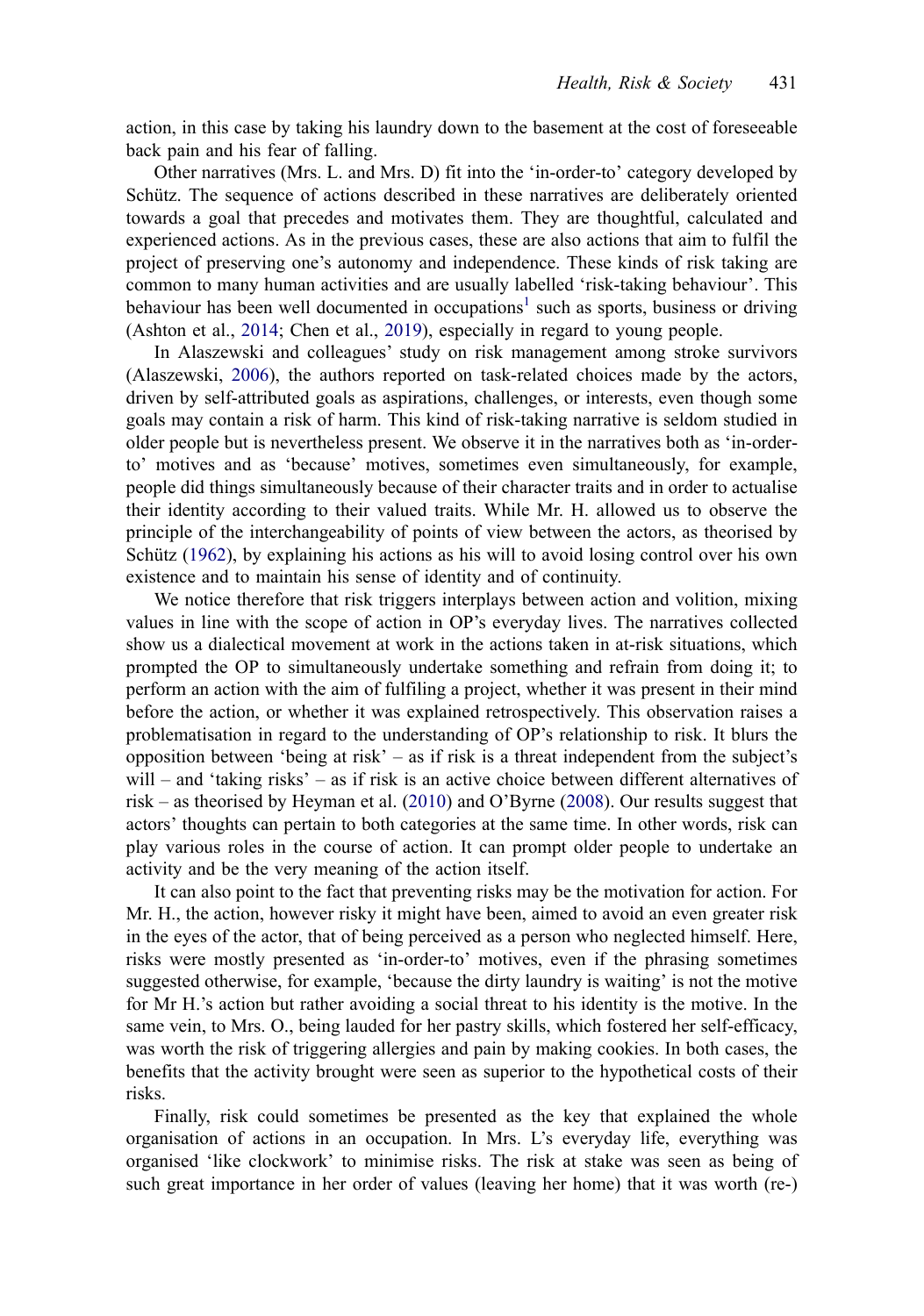organising all of her occupations, which she conveyed by saying: 'I have to endure this to stay at home'. Motives were here generally presented as 'in-order-to' motives.

<span id="page-11-2"></span>Risk taking seemed to be closely associated with OP's intimate will to maintain their personal trajectories. Our analysis led us to take into consideration the importance of the motives for action, including the values that appeared to be existential in nature, that is, those which threatened the identity of the self (Piette, [2014;](#page-15-14) Piguet et al., [2017\)](#page-15-7). It was indeed through this concrete and direct confrontation with reality, and through the act of verbalising what they paid the most attention to, that the participants narrate and illuminated their volitional dimension.

The results of the study carried out by Sugarhood et al. [\(2017\)](#page-15-2) converge with our own findings in that they highlight motives for action in life participation. In their theoretical study based on participation in old age in the United Kingdom, these authors referred to volition by drawing on categories such as 'maintaining autonomy' or 'maintaining one's identity', but the authors did not focus on risks. Persistence or even increased volition has been associated with increased participation in activities in OP (Pritchard et al., [2014\)](#page-15-15).

<span id="page-11-3"></span>The everyday micro-choices that accompany risky acts – or acts that aim to protect against risk – are made in light of values. The present situation is sometimes distinguished from a future situation in which this choice will no longer be possible. At a very old age, there is a more acute awareness of the finitude of life and that, one day, the individual will have to give things up. This could maybe be seen as a challenge to Schütz's claim that 'genuine because' motives can only exist when they are linked to past events (through pluperfect tense verbs). In our narratives, we can see that when the future is certain, as with an approaching death, it can reach a different status than other future hypothetical events – and maybe open the door to 'genuine pseudo-because' motives. This existential awareness anchors OP in the here and now of small daily actions (Gagnon, [2018\)](#page-14-21). The challenge that a 98-year-old woman set for herself as she opted for a shortcut instead of staying on the path, as she said to herself, 'Try it again', lets us perceive the two-sided nature of risk: the simultaneous awareness of the actual danger of an action and the pleasure of enjoying the moment as long as you can, knowing that you have the power to decide to give it up. Thus, the 'objective' risks that can be observed and appreciated and that are part of people's daily lives seem to be underpinned by these existential threats (Piguet et al., [2017](#page-15-7)).

<span id="page-11-1"></span><span id="page-11-0"></span>In terms of the research methodology we used, we have been able to illuminate the interest contained in the micro-detail accounts collected about activities of daily living. To catch these glimpses of lived experiences, it was necessary for us to focus on specific situations but not to enter into generalities. In other words, it is in the sequencing of concrete actions at the very finest level of detail that the abstract and diffuse dimensions of risk and heightened existential awareness become apparent (Bedin et al., [2019](#page-13-13)). This work is innovative in the way that it mobilises the EI method; first, for using this method with older people and, second, for doing so away from the work environment. Thus, we show the advantage of the method to simultaneously make explicit the ways in which people do things alongside the thinking that accompanies the performance of their actions. However, while following this attentiveness to concrete actions, we also allowed room for the OP in our study to digress. This represents a shift away from earlier studies using EI that focus on professional activities. We should point out here though that it proved difficult to explore a single situation in concrete detail and not wander off track. For more refinement of the data used in our study, it would have been more appropriate to revisit the respondents at least twice and to not be satisfied with a single interview.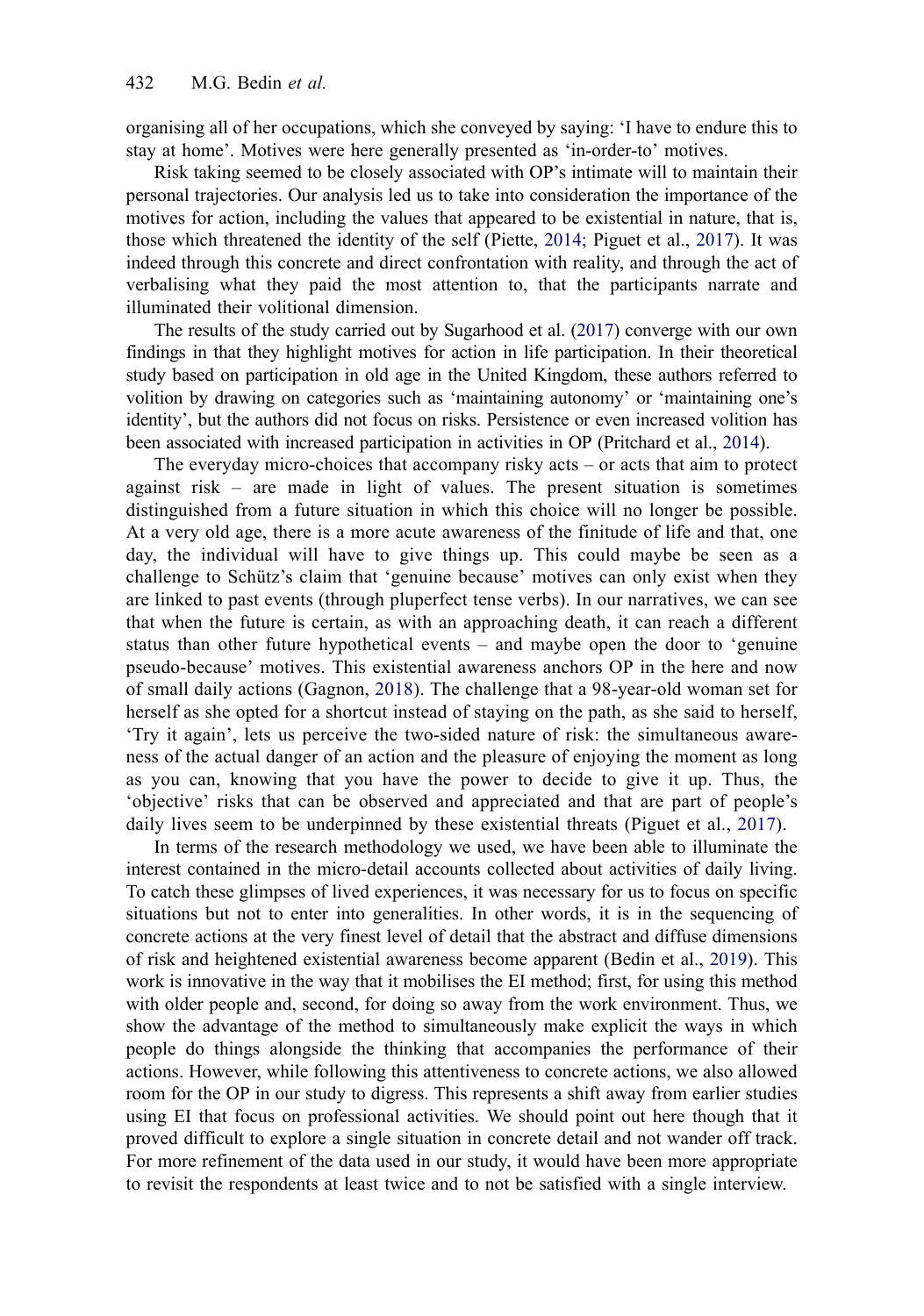Although a comparison between urban and rural OP was not part of the objectives of this study, the available data lets us perceive some minor nuances (marital status and studies), which are difficult to consider in such a small sample; however, no differences appear between the two living locations (rural and urban).

#### **Conclusion**

In this article, we have analysed the place of risk in the ordinary activities of daily life of OP living at home alone. In this article, our fundamental contribution highlights the importance of taking into account OP's willingness to take risks as a means of keeping their social selves 'alive'. Different from perspectives that consider risk at a very broad macro-sociological level with regard to the scale of threats (psychiatric disorders, epidemic, atomic accident, for example), our research has focused on micro-level daily risks and the logic of risk that is generated here. Remaining very close to the point of view of the participants and rooted in the practical and concrete details of daily life, our findings lead us to question the ways in which we look at the health of OP. This work challenges the common social discourse that sees OP as a homogeneous vulnerable group who are 'at risk'.

<span id="page-12-0"></span>We do not underestimate the difficulties experienced by the interviewees, whose daily lives are characterised by significant loneliness and suffering from significant functional difficulties. Our findings contribute to an increased understanding of the incentives underlying the volition governing OP choices in coping with the risks faced or perceived by them. We show that risk acts as a mediator of quality of life in the sense that it stimulates the actor's agency. The need to pursue and engage in occupations contributes to the goal of living and feeling healthy (Wilcock  $\&$  Hocking, [2015](#page-15-16)). In short, avoiding losing this power to act, and consequently avoiding losing one's status as a person in control of one's own life, was apparent as a major driving force that stimulated people to remain engaged in such activity, even if this meant taking risks. OP struggled to maintain their sense of self over the years, and in doing so, they described striving to preserve the social skills that make us social beings. These efforts involved taking risks.

Drawing from qualitative data provided by the EI method, we develop a perspective which is useful for analysing subjective risk perceptions and behaviours that may be of particular interest for professionals working in geriatric settings. Depending on specific existential situations, our framework makes it possible to better assess the admissibility or inadequacy of assistance and support programmes that are developed for people who live at home in situations of dependency.

The originality of the analysis we propose in this article is that of linking risk and volition to the basis of concrete details of action in daily life. We thus offer a more rigorous empirical perspective that illuminates the dialectic between risk, health and society. Our findings provide a framework for analysing situations that can be used by professionals and which can be a means of empowerment for OP themselves.

Finally, the way in which OP understand the risks they face in their daily lives and what they do to cope with these risks serves as an analysis tool for looking at ageing. We consider that the understanding of which risks affect or benefit OP is a valuable contribution to both the knowledge of ageing and studies about the nature and role of risk.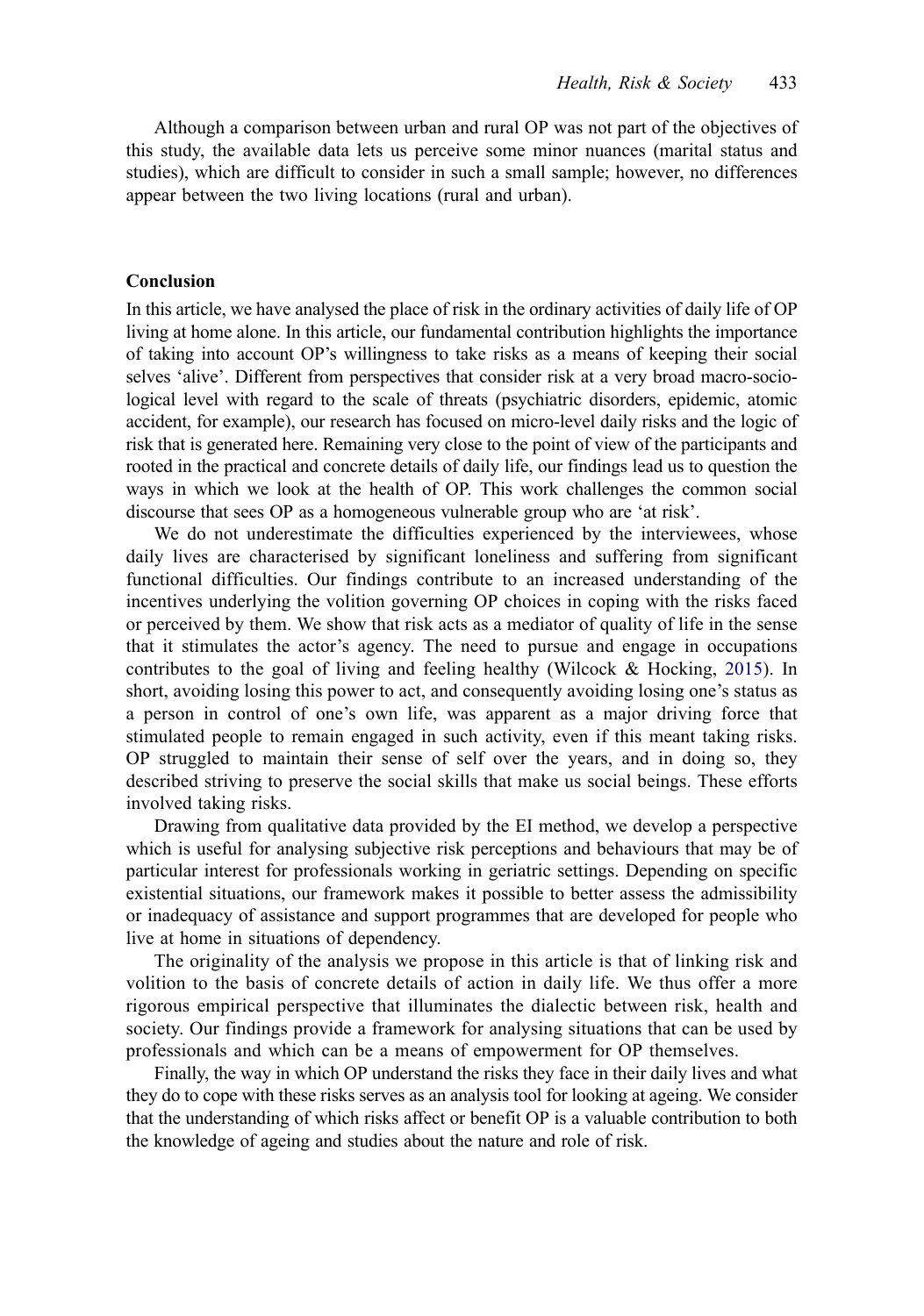### **Funding**

This work is based on research supported by the Fondation Leenaards, GRANT\_NUMBER: [3619/ ss].

#### **Note**

<span id="page-13-10"></span>1. according to Brea et al. [\(2012](#page-13-14)) the distinction between activity and occupation is as follows: 'activity: a structured series of actions or tasks that contribute to occupations', 'occupation: a group of activities that has personal and sociocultural meaning, and is named within a culture.' (p. 15)

## **Disclosure statement**

No potential conflict of interest was reported by the author.

## **References**

- <span id="page-13-2"></span>Alaszewski, A. [\(2006](#page-1-0)). Managing risk in community practice: Nursing, risk and decision making. In P. Gaudin (Ed.), *Risk and nursing practice* (pp. 24–41). Palgrave Macmillan.
- <span id="page-13-4"></span>Alaszewski, A., Alaszewski, H. P., & Potter, J. ([2006\)](#page-2-0). Risk, uncertainty and life threatening Trauma: Analysing stroke survivor's accounts of life after stroke. *Forum: Qualitative Social Research*, *7*(1), 1–18. http://nbn-resolving.de/urn:nbn:de:0114-fqs0601189
- <span id="page-13-11"></span>Ashton, L. M., Hutchesson, M. J., Rollo, M. E., Morgan, P. J., & Collins, C. E. ([2014\)](#page-10-0). A scoping review of risk behaviour interventions in young men. *BMC Public Health*, *14*(957), 1–24. <https://doi.org/10.1186/1471-2458-14-957>
- <span id="page-13-6"></span>Ballinger, C., & Payne, S. ([2002\)](#page-2-1). The construction of the risk of falling among and by older people. *Ageing and Society*, *22*(3), 305–324. <https://doi.org/10.1017/S0144686X02008620>
- <span id="page-13-7"></span>Barrett, L., Beer, D., & Kielhofner, G. [\(1999](#page-2-2)). The importance of volitional narrative in treatment: An ethnographic case study in a work progran. *Work*, *12*(1), 79–92. https://pubmed.ncbi.nlm. nih.gov/12441445/
- <span id="page-13-13"></span>Bedin, M. G., Capelli, F., & Droz-Mendelzweig, M. ([2019\)](#page-11-0). Explicitation interviews: A method for collecting first-person perspectives on living alone in old age. *International Journal of Qualitative Methods*, *18*, 1–9. <https://doi.org/10.1177/1609406919865840>
- <span id="page-13-3"></span>Bran, A., & Vaidis, D. C. [\(2020](#page-1-0)). Assessing risk-taking: What to measure and how to measure it. *Journal of Risk Research*, *23*(4), 490–503. <https://doi.org/10.1080/13669877.2019.1591489>
- <span id="page-13-14"></span>Brea, M., Creek, J., Meyer, S., Stadler-Grillmaier, J., Pitteljon, H., & Faias, J. ([2012\)](#page-13-10). Understanding the European conceptual framework for occupational therapy: For what it is worth. *World Federation of Occupational Therapists Bulletin*, *65*(1), 12–19. [https://doi.org/10.](https://doi.org/10.1179/otb.2012.65.1.004) [1179/otb.2012.65.1.004](https://doi.org/10.1179/otb.2012.65.1.004)
- <span id="page-13-1"></span>Büla, C., Hainard, N., Beetschen, P., David, S., Gay, C., Giger, T., Santos-Eggimann, B. & Viens Python, N. ([2012\)](#page-1-1). *Politique Cantonale Vaudoise Vieillissement et Santé* Administration, Canton de Vaud.
- <span id="page-13-12"></span>Chen, Y., Buggy, C., & Kelly, S. ([2019\)](#page-10-0). Winning at all costs: A review of risk-taking behaviour and sporting injury from an occupational safety and health perspective. *Sports Medicine Open*, *5*(1), 2–21. <https://doi.org/10.1186/s40798-019-0189-9>
- <span id="page-13-5"></span>Clarke, C. L. ([2009\)](#page-2-0). Risk and long-term conditions: The contradictions of self in society. [Editorial]. *Health, Risk & Society*, *11*(4), 297–302. [https://doi.org/10.1080/](https://doi.org/10.1080/13698570903045427)  [13698570903045427](https://doi.org/10.1080/13698570903045427)
- <span id="page-13-0"></span>Cott, C. A., & Tierney, M. C. ([2013\)](#page-1-2). Acceptable and unacceptable risk: Balancing everyday risk by family members of older cognitively impaired adults who live alone. *Health, Risk & Society*, *15*(5), 402–415. <https://doi.org/10.1080/13698575.2013.801936>
- <span id="page-13-9"></span>Dale, B., Soderhamn, U., & Soderhamn, O. [\(2012\)](#page-9-0). Life situation and identity among single older home-living people: A phenomenological-hermeneutic study. *International Journal of Qualitative Studies on Health and Well-being*, *7*(1), 18456. <https://doi.org/10.3402/qhw.v7i0.18456>
- <span id="page-13-8"></span>DeCharms, R. ([1968\)](#page-2-2). Personal causation; the internal affective determinants of behavior. New York Academic Press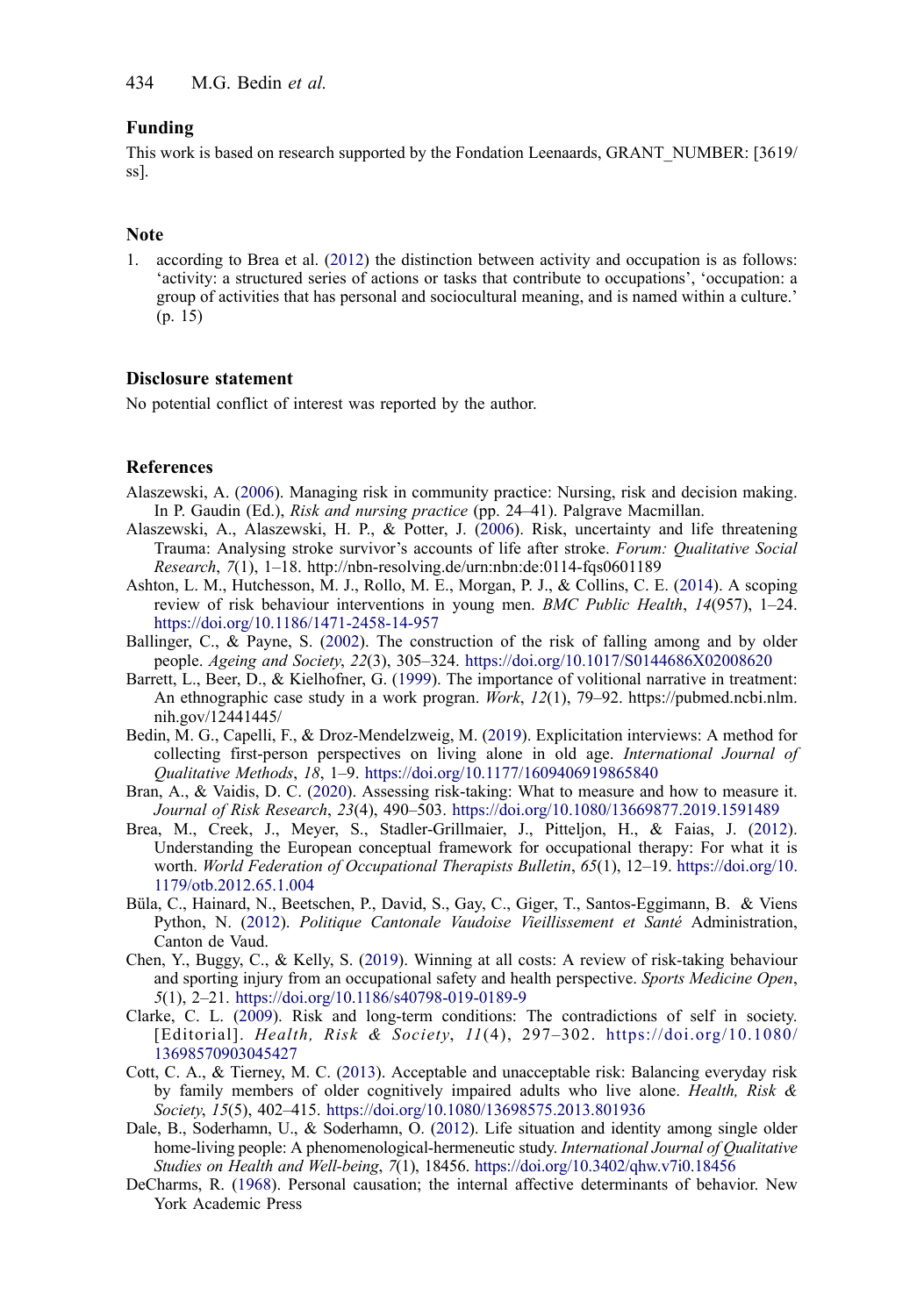- <span id="page-14-6"></span>Dennhardt, S., & Rudman, D. L. ([2012](#page-1-3)). When occupation goes 'wrong': A critical reflection on risk discourses and their relevance in shaping occupation. In G. E. Whiteford & C. Hocking (Eds.), *Occupational Science* (pp. 117-133). Oxford Wiley-Blackwell.
- <span id="page-14-3"></span>Droz Mendelzweig, M., Chappuis, M., Vuilleumier, D., Kuhne, N., Piguet, C., & Bedin, M. G. [\(2014](#page-1-2)). Le risque chez les personnes âgées à domicile: Un objet relationnel. *Revue Médicale Suisse*, *10*, 1835–1837. <https://www.revmed.ch/RMS/2014/RMS-N-444>
- <span id="page-14-20"></span>Ekelund, C., Dahlin-Ivanoff, S., & Eklund, K. [\(2014](#page-9-0)). Self-determination and older people - A concept analysis. *Scandinavian Journal of Occupational Therapy*, *21*(2), 116–124. [https://doi.](https://doi.org/10.3109/11038128.2013.853832)  [org/10.3109/11038128.2013.853832](https://doi.org/10.3109/11038128.2013.853832)
- <span id="page-14-19"></span>Faingold, N. [\(2004](#page-3-0)). Explicitation, décryptage du sens, enjeux identitaires. *Education Permanente*, *160*(3), 81–99.https://www.grex2.com/assets/files/expliciter/58\_expliciter\_janvier.pdf
- <span id="page-14-9"></span>Felton, A., Wright, N., & Stacey, G. ([2017\)](#page-2-3). Therapeutic risk-taking: A justifiable choice. *BJPsych Advances*, *23*(2), 81–88. <https://doi.org/10.1192/apt.bp.115.015701>
- <span id="page-14-21"></span>Gagnon, É. ([2018\)](#page-11-1). La déprise comme interrogations: Autonomie, identité, humanité. [Déprise as questions: Autonomy, identity, and humanity]. *Gérontologie et société*, *40/155*(1), 33–44. <https://doi.org/10.3917/gs1.155.0033>
- <span id="page-14-0"></span>Gaymu, J., Ekamper, P., & Beets, G. [\(2008](#page-1-4)). Future trends in health and marital status: Effects on the structure of living arrangements of older Europeans in 2030. *European Journal of Ageing*, *5*(1), 5. <https://doi.org/10.1007/s10433-008-0072-x>
- <span id="page-14-16"></span>Helfrich, C., Kielhofner, G., & Mattingly, C. ([1994\)](#page-2-2). Volition as narrative: Understanding motivation in chronic illness. *American Journal of Occupational Therapy*, *48*(4), 311–317. [https://doi.](https://doi.org/10.5014/ajot.48.4.311)  [org/10.5014/ajot.48.4.311](https://doi.org/10.5014/ajot.48.4.311)
- <span id="page-14-10"></span>Heyman, B., Alaszewski, A., & Brown, P. [\(2012](#page-2-3)). Values and health risks: An editorial. *Health, Risk & Society*, *14*(5), 399–408. <https://doi.org/10.1080/13698575.2012.700050>
- <span id="page-14-5"></span>Heyman, B., Shaw, M., Alaszewski, A., & Titterton, M. [\(2010](#page-1-5)). *Risk, safety, and clinical practice: Health care through the lens of risk*. Oxford University Press.
- <span id="page-14-1"></span>Höpflinger, F., Bayer-Oglesby, L., & Zumbrunn, A. [\(2011\)](#page-1-4). *La dépendance des personnes âgées et les soins de longue durée. Scénarios actualisés pour la Suisse*. Berne.
- <span id="page-14-13"></span>Kaliniecka, H., & Shawe-Taylor, M. [\(2008](#page-2-4)). Promoting positive risk management: Evaluation of a risk management panel. *Journal of Psychiatric and Mental Health Nursing*, *15*(8), 654–661. <https://doi.org/10.1111/j.1365-2850.2008.01289.x>
- <span id="page-14-7"></span>Kermisch, C. ([2010\)](#page-1-6). *Les paradigmes de la perception des risques*. Lavoisier.
- <span id="page-14-8"></span>Kharicha, K., Iliffe, S., Harari, D., Swift, C., Gillmann, G., & Stuck, A. E. [\(2007](#page-2-5)). Health risk appraisal in older people 1: Are older people living alone an 'at-risk' group? *British Journal of General Practice*, *57*(537), 271–276. [https://www.ncbi.nlm.nih.gov/pmc/articles/](https://www.ncbi.nlm.nih.gov/pmc/articles/PMC2043328/pdf/bjpg57-271.pdf)  [PMC2043328/pdf/bjpg57-271.pdf](https://www.ncbi.nlm.nih.gov/pmc/articles/PMC2043328/pdf/bjpg57-271.pdf)
- <span id="page-14-17"></span>Kielhofner, G. [\(2007](#page-2-6)). *Model of Human Occupation: Theory and Application*. Lippincott Williams and Wilkins.
- <span id="page-14-14"></span>Laliberte Rudman, D., Huot, S., Klinger, L., Leipert, B. D., & Spafford, M. M. [\(2010](#page-2-7)). Struggling to maintain occupation while dealing with risk: The experiences of older adults with low vision. *OTJR: Occupation, Participation and Health*, *30*(2), 87–96. [https://doi.org/10.3928/](https://doi.org/10.3928/15394492-20100325-04)  [15394492-20100325-04](https://doi.org/10.3928/15394492-20100325-04)
- <span id="page-14-4"></span>Lang, A., Edwards, N., & Fleiszer, A. [\(2007](#page-1-2)). Safety in home care: A broadened perspective of patient safety. *International Journal for Quality in Health Care*, *20*(2), 130–135. [https://doi.](https://doi.org/10.1093/intqhc/mzm068)  [org/10.1093/intqhc/mzm068](https://doi.org/10.1093/intqhc/mzm068)
- <span id="page-14-11"></span>Lupton, D. ([2013\)](#page-2-3). Risk and emotion: Towards an alternative theoretical perspective. *Health, Risk & Society*, *15*(8), 634–647. <https://doi.org/10.1080/13698575.2013.848847>
- <span id="page-14-2"></span>MacLeod, H., & Stadnyk, L. [\(2015](#page-1-4)). Risk: 'I know it when I see it': How health and social practitioners defined and evaluated living at risk among community-dwelling older adults. *Health, Risk & Society*, *17*(1), 46–63. <https://doi.org/10.1080/13698575.2014.999749>
- <span id="page-14-18"></span>Mallon, I. ([2007\)](#page-2-8). Le «travail de vieillissement» en maison de retraite. *Retraite et société*, *52*  (3),39–61. <https://www.cairn.info/revue-retraite-et-societe1-2007-3-page-39.htm>
- <span id="page-14-12"></span>Marsh, P., & Kelly, L. [\(2018](#page-2-3)). Dignity of risk in the community: A review of and reflections on the literature. *Health, Risk & Society*, *20*(5–6), 297–311. [https://doi.org/10.1080/13698575.2018.](https://doi.org/10.1080/13698575.2018.1519115)  [1519115](https://doi.org/10.1080/13698575.2018.1519115)
- <span id="page-14-15"></span>McCann, H. ([1998\)](#page-2-9). The works of agency: On human action, will, and freedom. Cornell University Press doi:[10.7591/9781501737176](https://doi.org/10.7591/9781501737176)